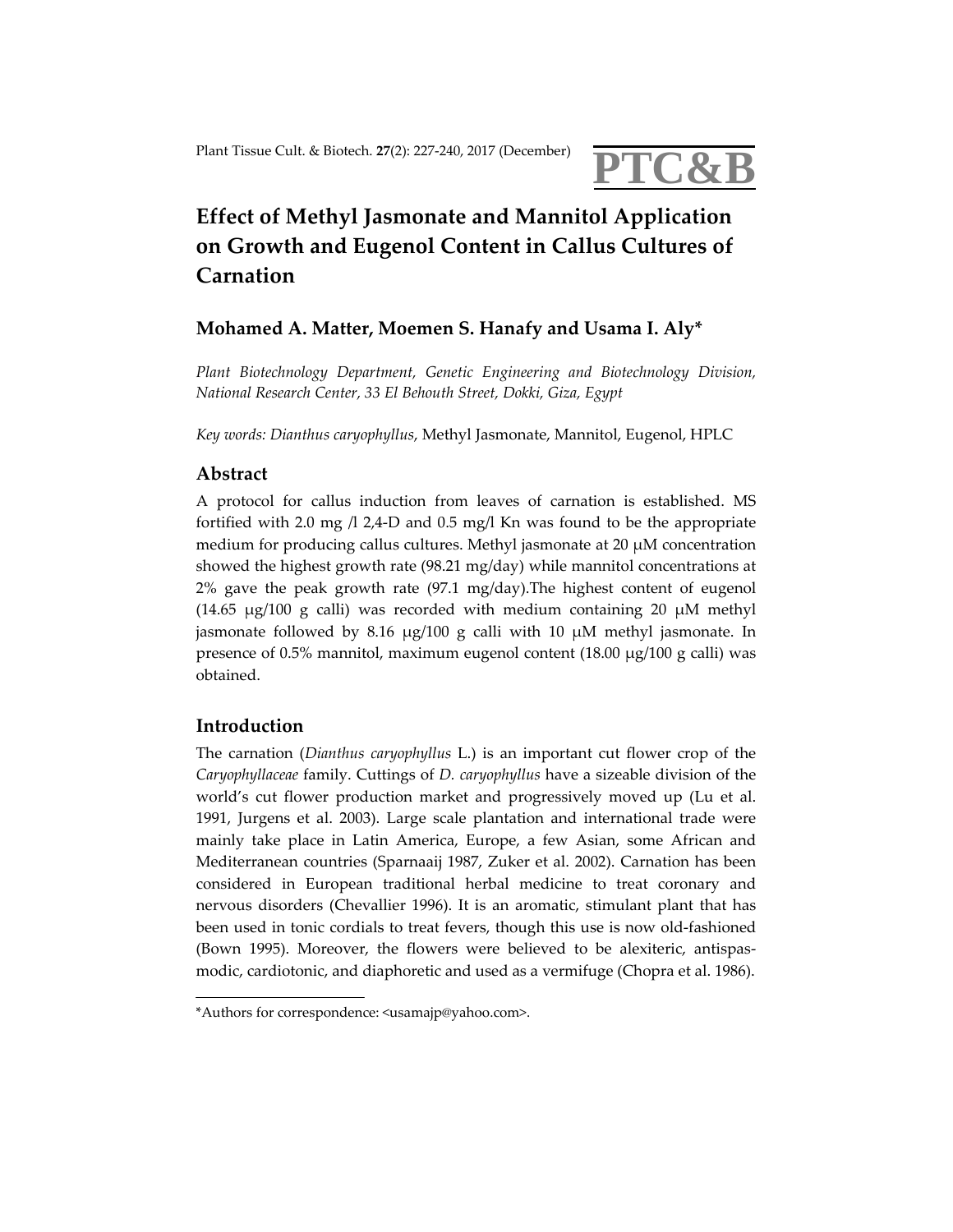From the middle of last century, scientists were exerting their efforts to cultivate carnation plants using cell culture systems (Esmaiel et al. 2013). A callus culture of carnation was established by many researchers (Buiatti et al. 1985, Palet et al. 1991, Zuker et al. 2002). The major importance of carnation remains with the cut flower market. Client preference concerning coloring and growth uniqueness is mandatory for breeders to release new cultivars (Lu et al. 1991). El‐ Ghorab et al. (2006) affirmed that, about 12 volatiles were identified as the main components of carnation flower fragrance signature. Clery et al. (1999) reported that, flowering carnations aroma volatiles were differentiated by the fraction of eugenol (trace‐84.1%) and methyl salicylate (0.1 ‐ 1.4%).

 Carnation essential oils obtained from the flowers are used in perfumery (Uphof 1968). The flower heads are dried and used in potpourri, scented sachets and cosmetic products (Bown 1995). The leaves can be simmered in water, and this water can then be used as soap for cleaning the skin, clothes, etc. (Allardice 1993).The plant also has antifungal activity due to the presence of flavonoid glycosides (Galeotti et al. 2008).

To supply the market demands and industries requirements it is necessary to maintain a constant essential oil production and quality, mainly in terms of chemical composition (Silva 2002). The essential oil production does not depend only on plant genetics or developmental stage. The environment and its changes can influence in a significant way biochemical pathways and physiological processes that alter plant metabolism and, therefore, the essential oil biosynthesis (Sangwan et al. 2001).

Since 1940 natural and synthetic growth regulators have been used in agriculture to control developmental processes like germination, vegetative growth, reproduction, maturation, senescence and post harvest (Basra 2000). The use of growth regulators in agricultural production has increased due to their positive influence on product quality. This is a common practice in small countries where this technology is necessary to achieve higher yields and better products (Poyh and Ono 2006). It is known that plant growth and development are regulated by action and balance of different groups of growth regulators, which promote or inhibit such processes. Nevertheless, the effects of the use of plant growth regulators on essential oil production are not well known (Ortuño et al. 1999, Poyh and Ono 2006).

Mannitol is a six carbon sugar alcohol which commonly used in plant cell culture as an osmoprotectant and is believed to be metabolically inert because it is very slowly taken up by a wide range of plant cells (Thimann et al. 1960, Yuri 1988, Nade1 et al. 1989). Besides its function in osmotic adjustment, mannitol improves tolerance to stress through scavenging of hydroxyl radicals and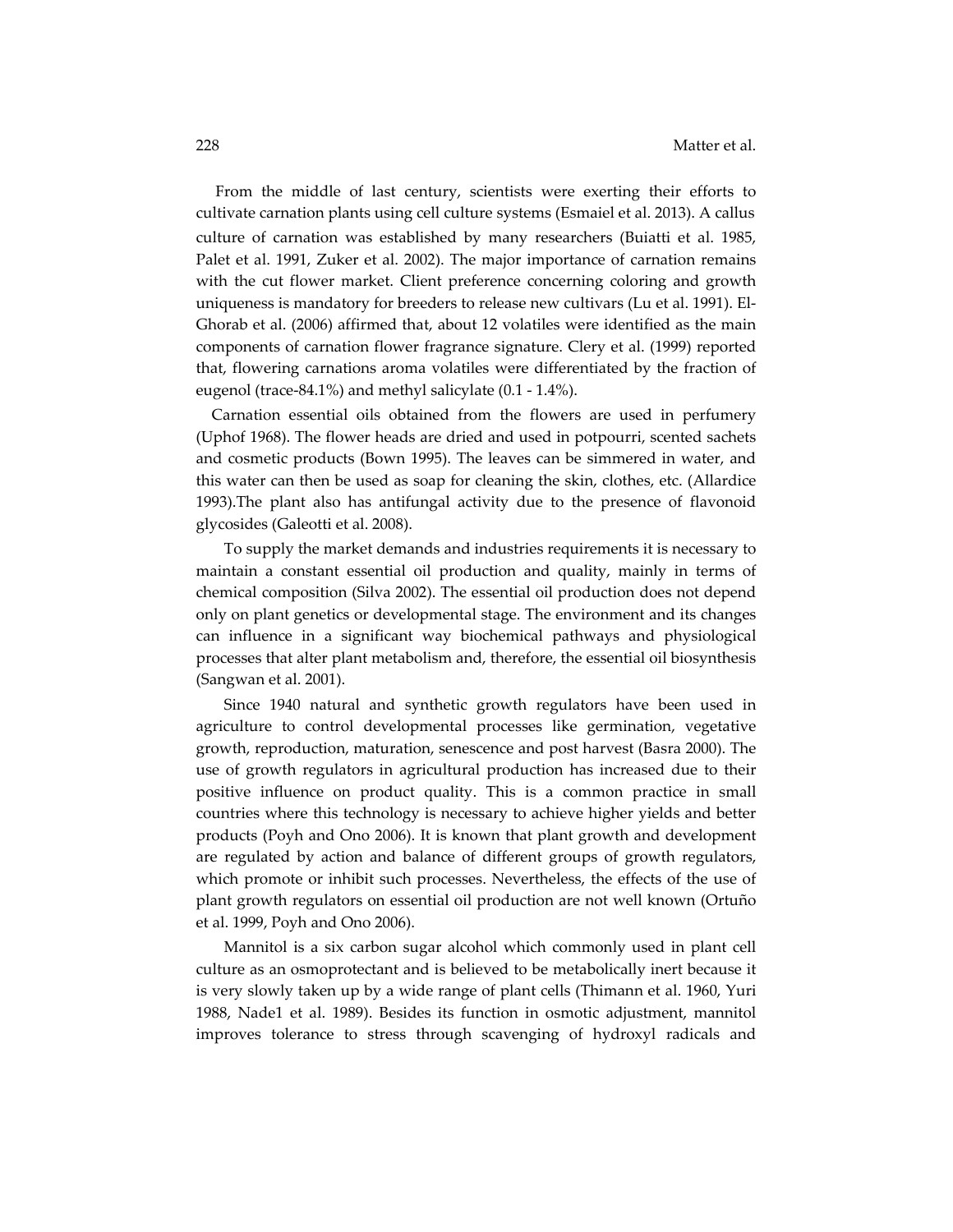stabilization of macromolecular structures (Crowe et al. 1992, Shen et al. 1997). The importance of mannitol as a scavenger of the hydroxyl radical has been demonstrated *in vitro* (Smirnoff and Cumbes 1989) and *in vivo* using transgenic tobacco (Shen et al. 1997).

The accumulation of metabolites often occurs in plants subjected to stress, due to various elicitors or signal molecules (Zhao et al. 2005). The jasmonates are possibly signal compounds in the elicitation process inducing transcriptional activation of genes involved in *de novo* formation of secondary metabolites (Zhang and Memelink 2009). For this reason, elicitation has been used to increase the accumulation of active metabolite in plant tissue and cell cultures (Matkowski 2008).

There remains a need to increase secondary metabolite production rates to support their commercial exploitation. To overcome the present limitations, one approach is elicitation. The elicitor molecule interacts with a plant membrane receptor (Cosio et al. 1990) that through an unidentified mechanism activates specific genes (Menke et al. 1999), resulting in the synthesis of almost all chemical classes of secondary plant products (Zhao et al. 2001).

Among the various elicitors, exogenous methyl jasmonate (MJ) has been confirmed as effective for the induction of secondary metabolites in plant cell cultures (Ketchum et al. 1999). It has also been established that treatments with exogenous MJ can elicit the accumulation of several classes of alkaloids, including the benzophenanthridines (Gundlach et al. 1993), the vinca alkaloids (Aerts et al. 1996) and the tropane alkaloids (Saenz‐Carbonell et al. 1996), in a range of plant species. Jasmonic acid (JA) and MJ are considered to be involved in a part of the signal transduction pathway that induces particular enzymes to catalyze biochemical reactions to form defense compounds of low molecular weight in plants, such as polyphenols, alkaloids, quinones, terpenoids, and polypeptides (William et al. 1996, Mizukami et al. 1993).

The aim of this paper is to study the effect of different concentrations of methyl jasmonate and mannitol on growth rate and eugenol content of *Dianthus caryophyllus* callus cultures.

## **Materials and Methods**

Under sterile conditions, seeds of *Dianthus caryophyllus* were surface sterilized by immersion in 70% ethanol for 10 sec, followed by rinsing three times in sterile distilled water. Seeds were then immersed in different concentrations of commercial Clorox solution (contain 5.25% sodium hypochlorite) 15 and 25% for different periods 15 and 25 min and rinsed three times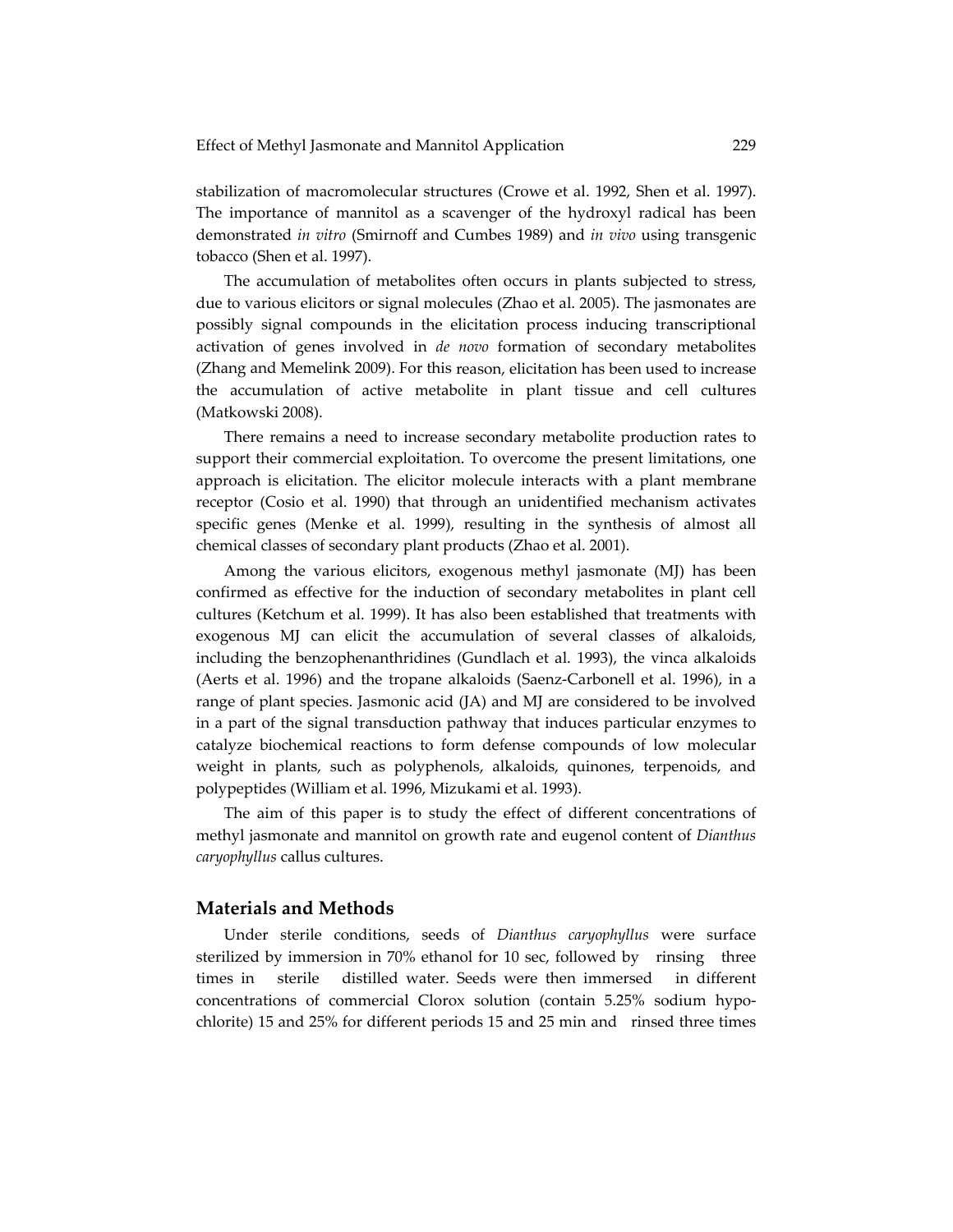with sterile distilled water. The disinfected seeds will then placed on 200 ml glass jars containing 50 ml of solidified basal MS. Culture medium was solidified by 7 g agar, adjusted at pH 5.8. Cultures were incubated in a growth chamber at 25 ± 2ºC under light conditions of 16 hr day photoperiod at intensity of 2000 Lux from cool white fluorescent lamps. Within four weeks of cultivation, the *in vitro* growing plantlets attained about 6‐8 cm in height and used as starting plant material.

Leaf segments (0.3 cm2) were excised from *in vitro* growing plantlets and cultured on MS supplemented with 0.0, 0.5, 1.0 or 2.0 mg/l 2,4‐D in combination with 0.0, 0.5, 1.0 or 2.0 mg/l Kn (Sigma Chemical Company St. Louis , Mo 63178 USA) as shown in Table 1. Cultures were incubated in a growth chamber at  $25 \pm$ 2ºC under light conditions of 16 hrs day photoperiod intensity of 2000 lux from cool white fluorescent lamps. After four weeks of cultivation, the culture media were evaluated to point the optimal medium introducing callus.

This experiment was carried out to study the effect of methyl jasmonate  $(C_{13}H_{20}O_3)$  on growth and eugenol content in extracted essential oils. Calli (200) mg) were subcultured onto MS supplemented with different concentrations (0.0, 10.0, 20.0, 30.0 and 40.0 μM) of methyl jasmonate, (Sigma chemical company St. Louis, Mo 63178 USA). The culture media contained 2.0 mg/l 2, 4‐D and 0.5 mg/l Kn as the optimal concentration obtained before. Cultures were incubated in a growth chamber at  $25 \pm 2^{\circ}$ C under light condition 16 hrs day photoperiod at intensity of 2000 lux from cool white fluorescent lamps. Data of growth dynamics and quantitative analysis of the eugenol in essential oils were recorded.

Effect of mannitol  $(C_6H_{14}O_6)$  as osmotic stress on growth and eugenol content in extracted essential oils in calli cultures was studied. Calli (200 mg) were transferred to MS supplemented with different concentrations (0.0, 0.5, 1.0 and 2.0%) of mannitol (Sigma chemical company St. Louis, Mo 63178 USA) in presence of growth regulators 2,4‐D (2.0 mg/l) and Kn (0.5 mg/l). Cultures were incubated as previously described for four weeks.

The growth of calli cultures was monitored by weekly measurement of average fresh weight (mg). Growth rate (mg fw/day) was determined according to Szoke et al. (1979) as follows:

Growth rate =  $G_e$  - G  $_s$  / 7

where:  $G_e$  = Callus mass (mg) at the end of every week and  $G_s$  = The starting mass (mg) of callus.

Essential oil content of each treatment was extracted with hydro‐distillation by adding water to the tissue material and boiling the mixture for 3 hrs at Clevenger‐type apparatus using fresh calli according to Guenther (1961). The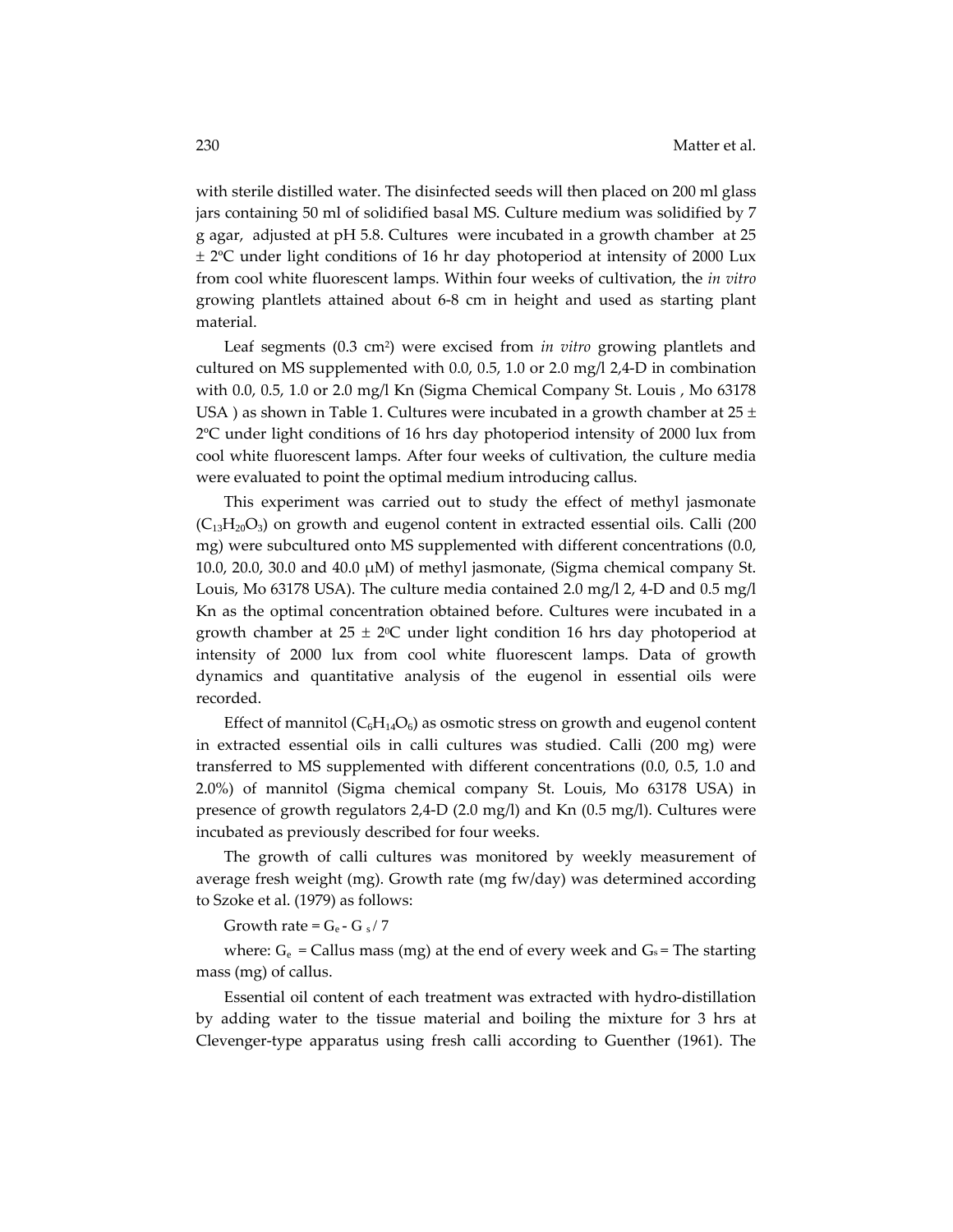resulted essential oil of each treatment was separately dehydrated with anhydrous sodium sulphate and kept in the deep freezer until used for biological activity.

 The HPLC system used for quantification of eugenol according to the method of Saran et al. 2013*,* consisted of a Jasco PU‐980 pump, AS‐2057 auto sampler and Jasco UV‐970 detector. The chromatogram peaks were quantified by means of PC based Borwin software (Version 1.5). Chromatography separation for analyte was achieved on cosmosil C<sub>18</sub> analytical column (150 mm  $\times$  4.6 mm 5 $\mu$ ) maintained at ambient temperature. The mobile phase was pumped at flow rate 1 ml/min. The mobile phase was filtered through a 0.45 μ nylon membrane filter and degassed in an ultrasonic bath prior to use. The injection volume was 30 μl, the flow rate was 1.0 ml/min and chromatographic peak was detected at 215 nm. The results presented are the mean values  $\pm$  standard deviation (Sd) obtained from at least three replicates (Snedecor and Cochran 1980).

#### **Results and Discussion**

To provide the necessary plant materials for callus induction, disinfection of *Dianthus caryophyllus* seed surfaces with Clorox (5.25% NaOCl) took place at 25% concentration for 25 min. Surface-sterilized seeds were aseptically germinated on basal MS. Seeds started germination within two weeks of cultivation, and reached 95% after one month cultivation (Fig. 1).

 Different concentrations of 2, 4‐D and Kn were examined. Leaf explants excised from *in vitro* growing plantlets were cultured on solid MS supplemented with 2, 4‐D (0.0. 0.5, 1.0 and 2.0 mg/l) and Kn (0.0, 0.5, 1.0 and 2.0 mg/l). Callus initiation was observed within two weeks of cultivation.

 Calli derived from the different treatments were evaluated depending on their fresh weight after four weeks of cultivation. Data clearly revealed the significance of 2,4‐D for callus induction even when Kn was added to culture media (Table 1).

 Based on fresh weight measurements, solid MS with 2.0 mg/l 2,4‐D + 0.5 mg/l Kn was the most appropriate medium for callus initiation (2174.6 mgfw), followed by  $MS + 2.0$  mg/l  $2.4-D + 1.0$  mg/l Kn (2086 mgfw) (Table 1).

 Growth dynamics of calli cultures were done in order to point out the optimal time for transferring calli into fresh culture medium, when calli reached its maximum fresh weight. Each treatment was started with initial weight (200 mg) of callus and cultured on the selected medium for callus production (2.0 mg/l 2, 4‐D and 0.5 mg/l Kn).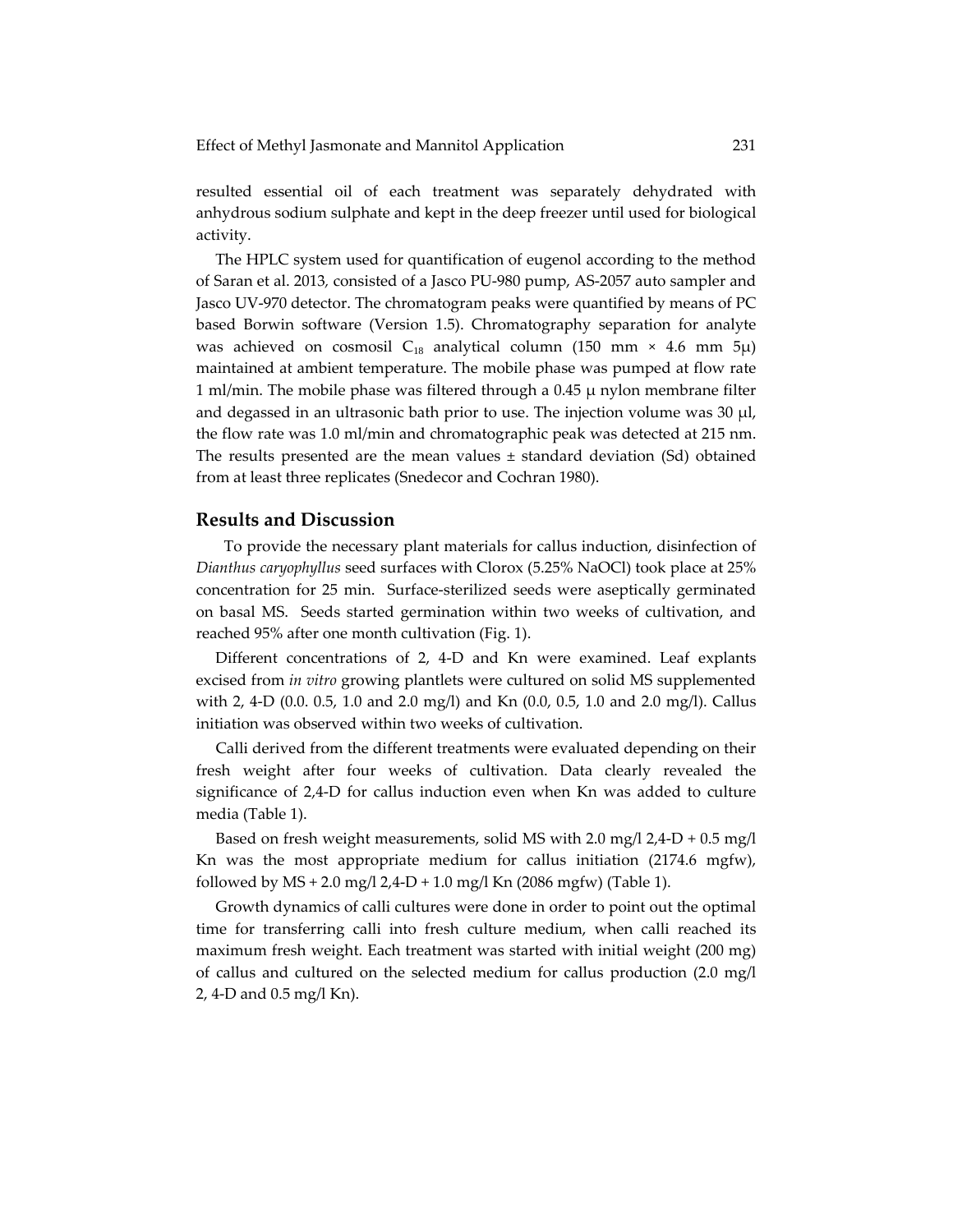| Growth regulators (mg/l) |     | Mean fresh weight |
|--------------------------|-----|-------------------|
| $2,4-D$                  | Kn  |                   |
| 0.0                      | 0.5 | 0.0               |
| 0.0                      | 1.0 | 0.0               |
| 0.0                      | 2.0 | 0.0               |
| 0.5                      | 0.5 | 250.0             |
| 0.5                      | 1.0 | 0.0               |
| 0.5                      | 2.0 | 0.0               |
| 1.0                      | 0.5 | 610.0             |
| 1.0                      | 1.0 | 0.0               |
| 1.0                      | 2.0 | 0.0               |
| 2.0                      | 0.5 | 2174.6            |
| 2.0                      | 1.0 | 2086              |
| 2.0                      | 2.0 | 470.0             |

**Table 1. Fresh weight of leaf derived calli of** *Dianthus caryophyllus* **after four weeks of cultivation on MS supplemented with different combinations of 2,4‐D and Kn. Values are the mean of 3 replicates.**



Figs 1‐2. 1. Seedling germination of *Dianthus caryophyllus* after one month cultivation on MS. 2. Callus derived from leaf explants of *Dianthus caryophyllus* cultured on MS supplemented with 2.0 mg/l 2, 4‐D and 0.5 mg/l Kn.

 Data presented in Fig. 3 indicated that calli fresh weights were gradually increased during the culture period until the fourth week, and declined at the fifth week. The fresh weight reached its maximum (2174.6 mg) at the fourth week. Likewise, the growth rate took a trend like those observed in fresh weight (Fig. 3). The growth rates were progressively increased and reach its maximum (282 mg/day) at the fourth week before slowly turned down (Fig. 3).

 The results indicated that MS supplemented with Kn as a sole growth regulator did not stimulate callus induction except with 0.5 mg/l 2, 4‐D. The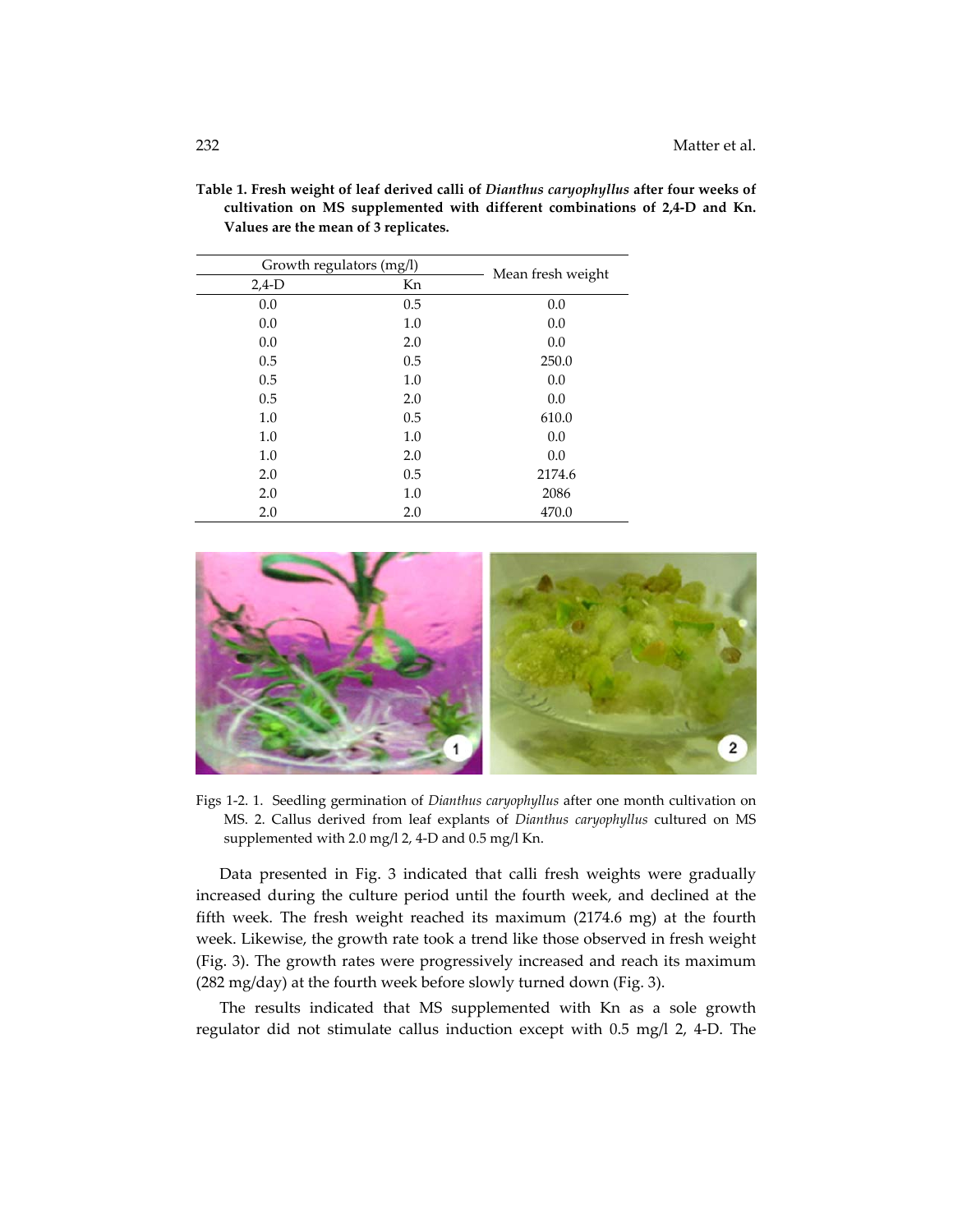same result was obtained in the presence of 2, 4‐D and Kn in equal concentrations, and in the presence of higher concentration of Kn than 2, 4‐D. Callus induction from leaf explants was achieved with 2.0 mg/l 2, 4‐D and 0.5 mg/l Kn. *In vitro* culture of carnation has been reported (Miller et al. 1991, Nugent et al. 1991). Major emphasis in *D. caryophyllus* studies was paid attentions for cultivar, explants, growth regulators and medium formulations (Mii et al. 1990). The obtained results were in agreement with those of Rao et al. (1997). They reported that callus tissues were induced from the leaf explants of clove when cultured on MS comprised 2.0 mg/l 2, 4‐D and 0.5 mg/l Kn.



Fig. 3. Effect of cultivation time on fresh weight and growth rate of *Dianthus caryophyllus* callus cultured on MS supplemented with 2.0 mg/l 2,4‐D and 0.5 mg/l Kn. Values are the mean of 3 replicates  $\pm$  Sd.

*In vitro* callus induction requires a change in cell metabolism from a quiescent state to one of active cell divisions, which often means the reversal of cell differentiation and specialization. Auxin is normally required in the medium to induce callus from explants, the most common being 2,4‐D (Phillips 2004). It is well known that callus formation is a result of cell division and cell enlargement as well as auxins increase cell growth, while cytokinins stimulate cell division (Gamborg and Shyluk 1981). The synthetic auxins (2,4‐D) are used more commonly in tissue culture, depending on the plant species to be cultured (Laiu and Boll 1970). The most potent auxin, 2, 4‐D, may be used in the range of 0.1‐ 10.0 mg/l (Mantell and Smith 1989). The effective role of 2, 4‐D in callus production from Kidney bean was reported by Laiu and Boll (1970) who obtained callus from different explants on culture medium containing 2 mg/l 2, 4‐D plus 0.64 mg/l Kn. On the other hand, Griga and Klenoticova (1994) found that 2, 4‐D is essential for callus establishment from faba bean.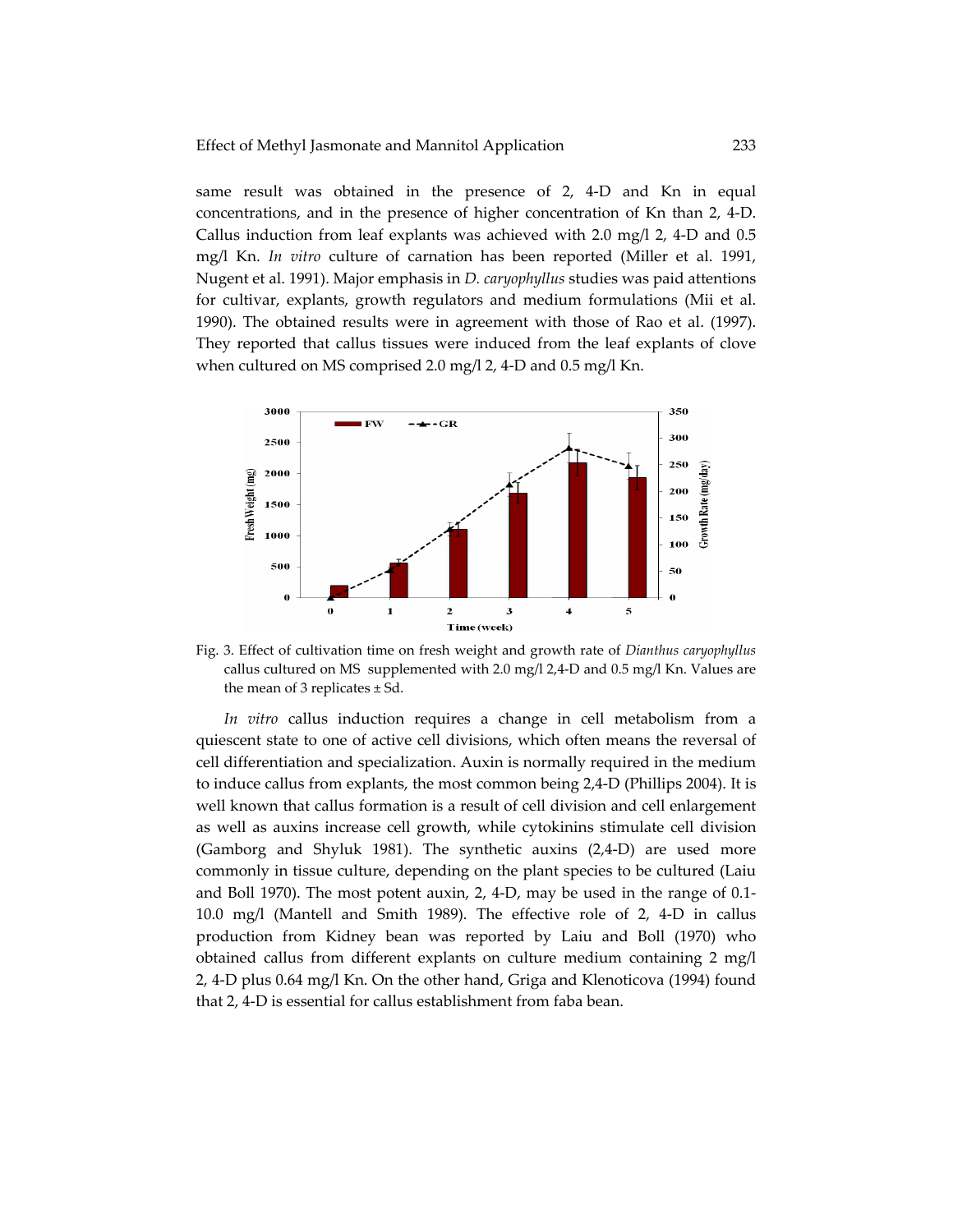The effect of methyl jasmonate  $(C_{13}H_{20}O_3)$  on leaf callus growth. Callus tissues (200 mg) were sub‐cultured onto MS supplemented with different concentrations (0.0, 10.0, 20.0 30.0 and 40.0 μM) of methyl jasmonate. The selected culture media contained 2.0 mg/l 2, 4-D and 0.5 mg/l Kn. Fresh weight of three replicates was recorded every week to calculate the growth rate. The calli were collected for essential oil extraction and analyzed using HPLC. Fig. 4 showed that the highest growth rate was recorded on medium containing 20  $\mu$ M of methyl jasmonate (98.2 mg/day). It was clear that the presence of MJ at different concentrations escalating the growth rate compared to control medium (Fig. 4).



Fig. 4. Effect of different concentrations of methyl jasmonate on growth rate and eugenol content of *Dianthus caryophyllus* callus cultured on MS supplemented with 2.0 mg/l 2,4-D and 0.5 mg/l Kn. Values are the mean of 3 replicates  $\pm$  Sd.

For eugenol content, data presented in Fig. 4 showed that the highest content of eugenol (14.65 μg/100g calli) was recorded with medium containing 20 μM methyl jasmonate followed by 8.16 μg/100 g calli in medium with 10 μM methyl jasmonate. On the other hand, the lowest content of eugenol (1.89 μg/100 g calli) was recorded in medium containing 30 μM of methyl jasmonate. In control medium and that containing 40  $\mu$ M of methyl jasmonate there were no detectable amount of eugenol.

Essential oils are the most important raw materials of the fragrance and aroma industry. They are also used in the food and pharmaceutical industries due to their therapeutic, antimicrobial and antioxidant activities. Nevertheless, they have biological activities that make them suitable for use as herbicides, pesticides and anticancer compounds (Mahmoud and Croteau 2002, Burfield and Reekie 2005).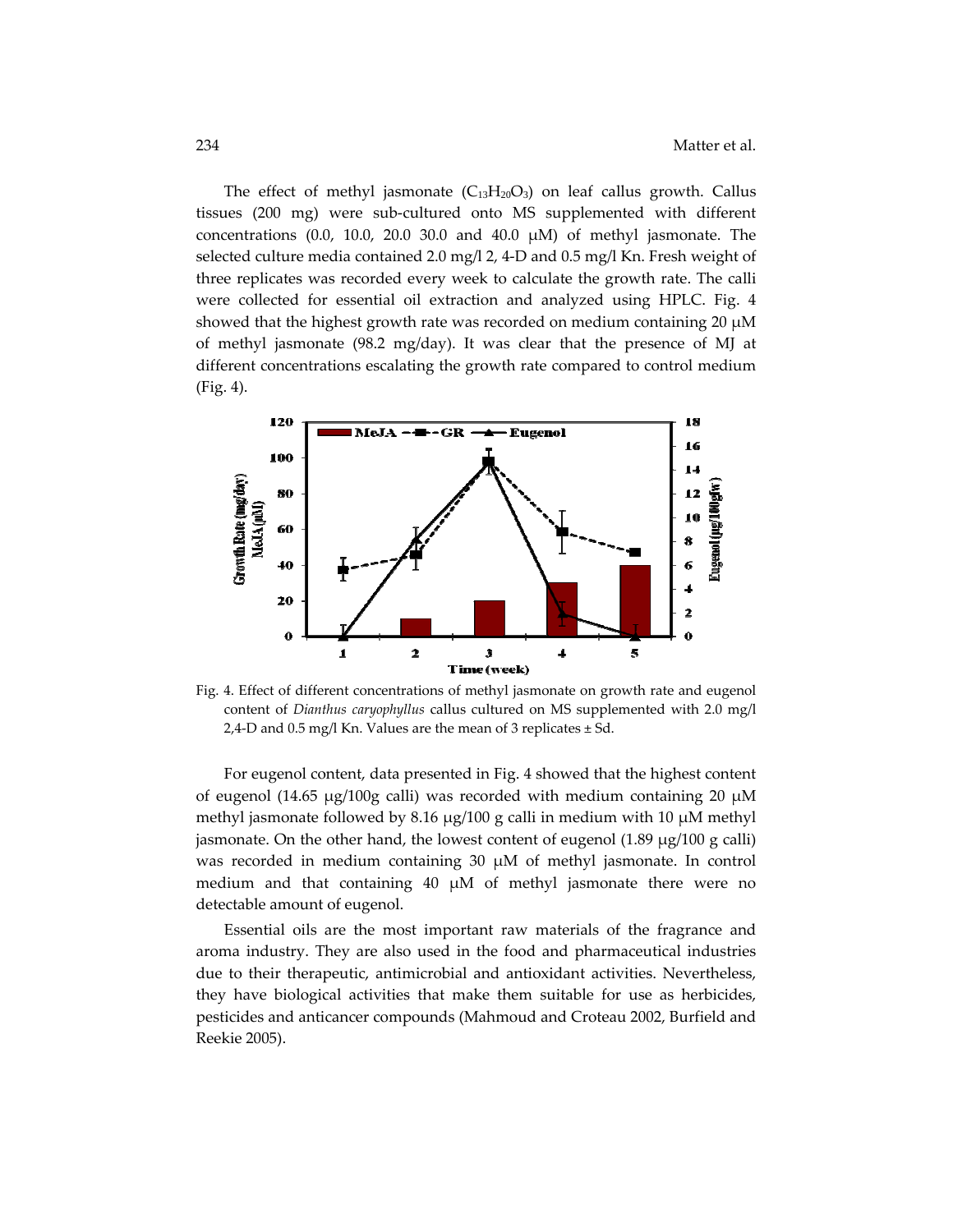Endogenous factors like development stage of whole plant and specific organs, and exogenous factors (biotic and abiotic) can alter essential oil production (Sangwan et al. 2001, Lima et al. 2003, Gobbo‐Neto and Lopes 2007). Methyl jasmonate (MeJA) has been reported to play an important role in the signal transduction process that regulates defense genes in plants (Gundlach et al. 1993). The present results were moderately agreed with those obtained by Rebecca and Deepa (2012) who evaluated the effect of methyl jasmonate on cell cultures of sweet basil. They found that methyl jasmonate was found to strongly affect cell growth; 25 μM of MeJA were found to accumulate highest biomass for *O. basilicum* and *O. sanctum*, and 50 μM for *O. gratissimum*. This study demonstrates that elicitors such as methyl jasmonate could effectively enhance cell biomass and hence can be used for effective induction of phytochemicals. Also our results were concomitant with those obtained by Kim et al. 2006. They found that rosmarinic acid and caffeic acid content of sweet basil was significantly increased with MeJA application compared to control. Furthermore, eugenol was increased by 56%, by 0.5 mM MeJA treatment.

The effect of mannitol as osmotic stress mediator on callus growth and eugenol content in extracted essential oils were studied. Callus tissues (200 mg) were transferred to MS supplemented with different concentrations (0.0, 0.5, 1.0 and 2.0%) of mannitol in the presence of 2, 4-D (2.0 mg/l) and Kn (0.5 mg/l).

Fig. 5 showed that growth rate values increased in a direct relation with mannitol concentrations from the first week to the third week. On the other hand, at 2% mannitol, growth rate decrease was occurred (Fig. 5). The highest growth rate was recorded in medium containing 1% mannitol (97.14 mg/day).



Fig. 5. Effect of different concentrations of mannitol on growth rate and eugenol content of *Dianthus caryophyllus* callus cultured on MS supplemented with 2.0 mg/l 2,4‐D and 0.5mg/l Kn. Values are the mean of 3 replicates  $\pm$  Sd.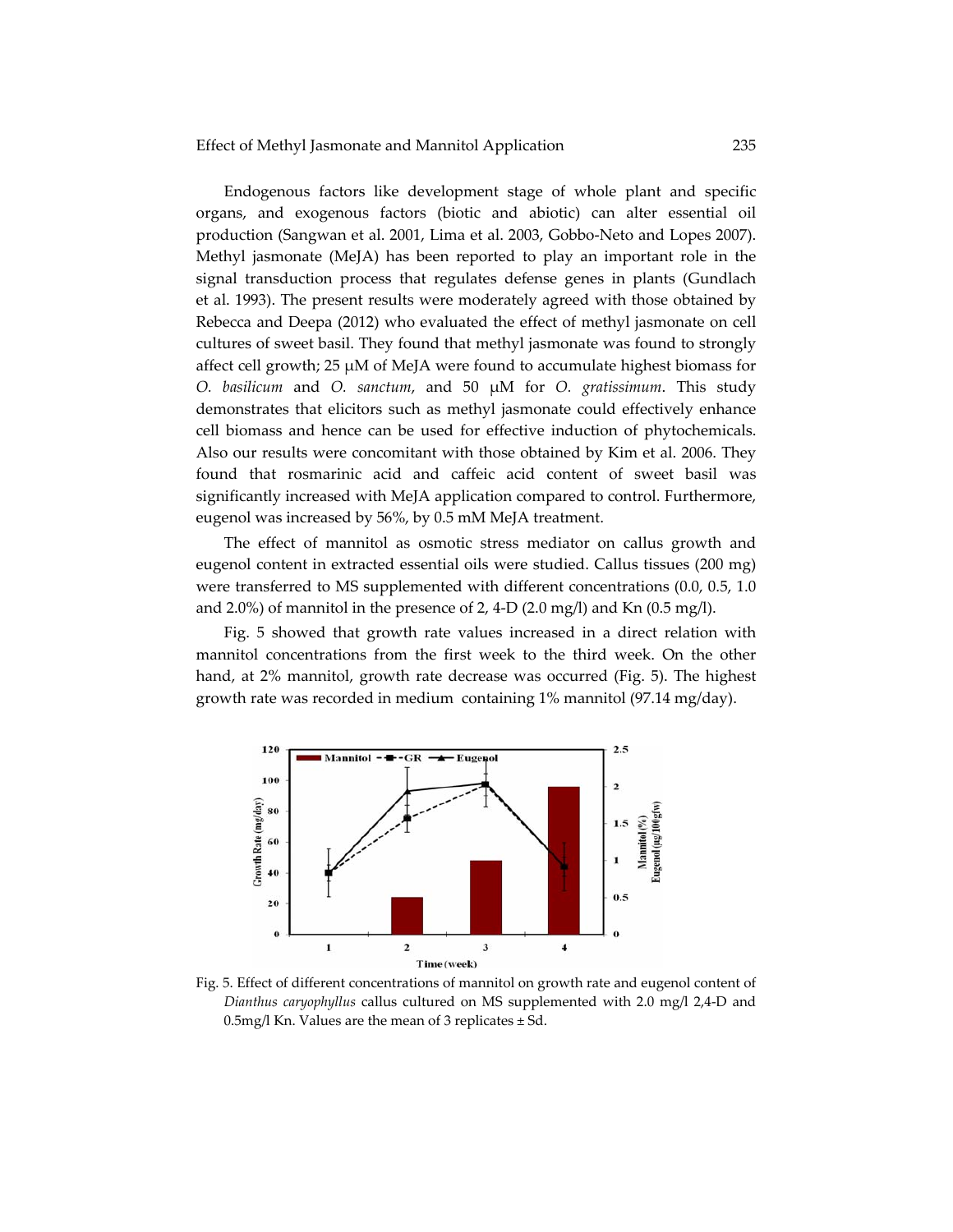For eugenol content, data presented in Fig. 5 showed that the highest amount of eugenol (18.0 μg/100 g calli) was detected in medium containing 0.5% mannitol followed by 1.13 μg/100 g calli with 1% mannitol concentration. It was found that 1% mannitol concentrations caused a significant decrease in eugenol content and totally omitted in medium containing 2% mannitol.

Mannitol is a polyol normally synthesized in numerous species of vascular plants, which serves as an alternate metabolic reserve as well as an osmoticum. Mannitol accumulation increases when plants are exposed to a low water potential and the most obvious function of this compound is in osmotic adjustment (Abebe et al. 2003). Therefore, mannitol has been proposed to enhance tolerance to water deficit stress primarily through osmotic adjustment (Loester et al. 1992). many authors evaluated the effect of mannitol as a water stress agent on both growth of calli and biosynthesis of secondary metabolites. The reduction in water content caused a decrease in cell turgor pressure and consequently reduction in callus growth as expressed as callus fresh weight (AL‐Taha 2013). Mohamed and Ibrahim (2012) suggested that mannitol is taken up and metabolized by plants. The *in vitro* growth medium contains a source of carbon, but increasing the carbohydrate concentration in the growth medium up to a limit, increases the water potential, resulting in reduced water uptake and thus caused growth inhibition. Data presented here support the results of Hadi et al. (2014) who studied the effect of mannitol on callus growth of *Ruta graveolens*. They found that increasing mannitol concentration caused a progressive reduction in callus fresh weight. Likewise the current experiment demonstrated that by raising mannitol concentrations to 2% the growth rate was diminished.

 Of the two elicitors, mannitol seems to be more effective in enhancement and accumulation of eugenol content.

#### **Acknowledgment**

The authors sincerely thank the authority of National Research Centre (NRC) Egypt for financial support through the in home project No. 10070206 .

#### **References**

- **Abebe T, Guenzi AC, Martin B** and **Cushman JC** (2003) Tolerance of mannitol accumulating transgenic wheat to water stress and salinity. Plant Physiol. **131**: 1748‐ 1755.
- **Aerts RJ, Schafer A, Hesse M, Baumann TW** and **Slusarenko A** (1996) Signalling molecules and the synthesis of alkaloids in *Catharanthus roseus* seedlings. Phytochem. **42**: 417‐422.
- **Allardice P** (1993) A *–* Z of companion planting. Angus and Robertson, Pymble. 208.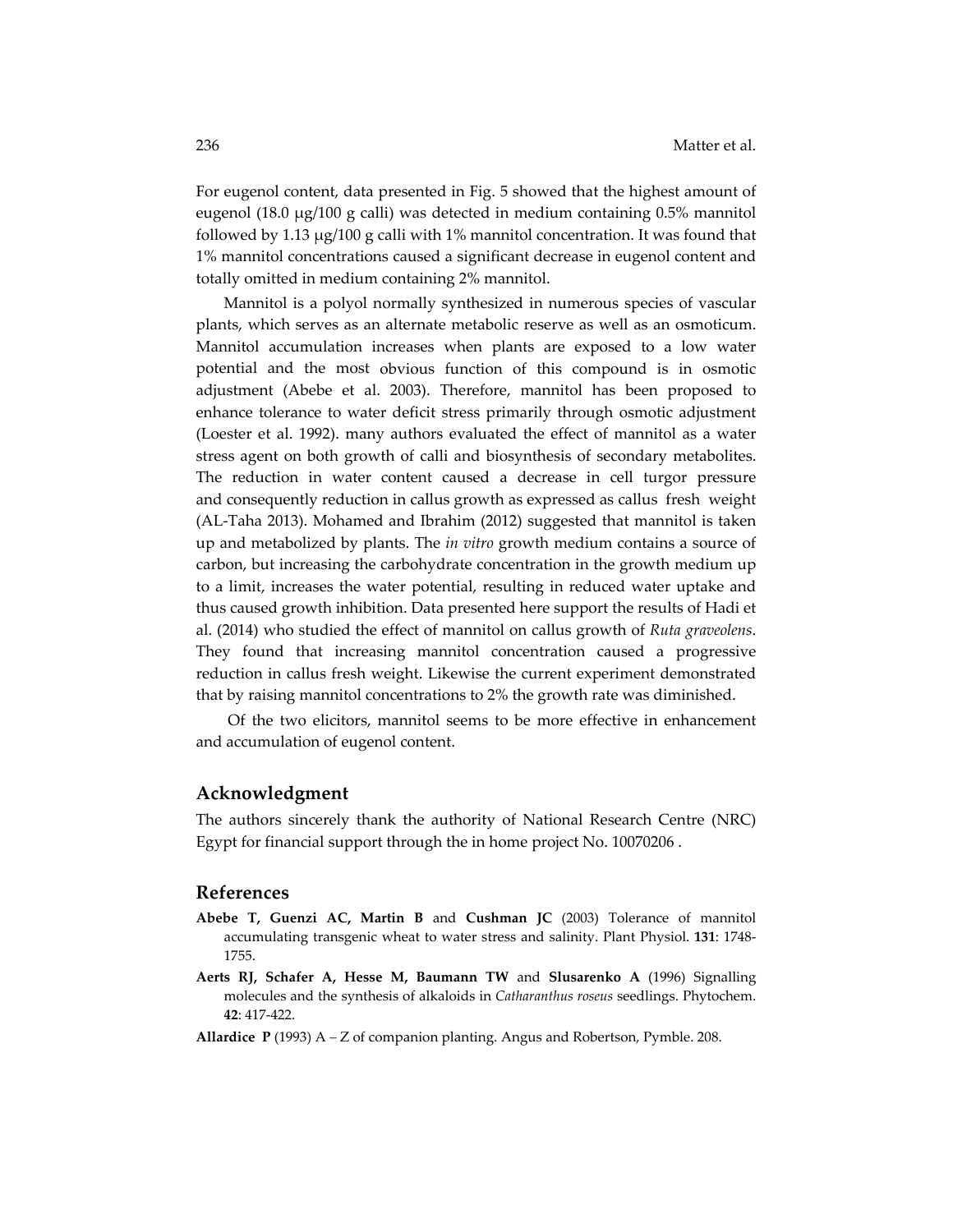Effect of Methyl Jasmonate and Mannitol Application 237

- **AL‐Taha HAK** (2013) Effect of shock and gradual drought by PEG on callus growth and proline accumulation in sour orange (*Citrus aurantium*). Adv. Agric. Bot. Int. J. Bio. Soc. **5**(2): 77‐ 83.
- **Basra AS** (2000) Plant growth regulators in agriculture and horticulture: Their role and commercial uses. Harworth Press, Philadelphia. 264 p.
- **Bown D** (1995) Encyclopaedia of herbs and their uses. Dorling Kindersley, London, 424 pp.
- **Buiatti M, Scala A, Bettini P, Nascari G, Morpurgo R, Bogani P, Pellegrini G, Gimelli F** and **Venturo R** (1985) Correlations between *in vivo* resistance to *Fusarium* and *in vitro* response to fungal elicitors and toxic substances in carnation. Theor. Appl. Genet. **70**: 42‐47.
- **Burfield T** and **Reekie SL** (2005) Mosquitoes, malaria and essential oils. Intern J Aromather. **15**: 30‐41.
- **Chevallier A** (1996) The encyclopedia of medicinal plants. Dorling Kindersley, London, 336 pp.
- **Chopra RN, Nayar SL** and **Chopra IC** (1986) Glossary of Indian medicinal plants. (Including the supplement). Council Scientific Industrial Research, New Delhi. 330 pp.
- **Clery R, Owen NE, Chambers FS** and **Thorton‐Wood SP** (1999) An investigation into the scent of carnations. J. Essent. Oil Res. **11**: 355‐359.
- **Cosio EG, Frey T, Verduyn R, van Boom J** and **Ebel J (1990)** High‐affinity binding of a synthetic heptaglucoside and fungal glucan phytoalexin elicitors to soybean membranes, FEBS Lett. **271**: 223‐226.
- **Crowe JH, Hoekstra FA** and **Crowe LM** (1992) Anhydrobiosis. Annu. Rev. Plant Physiol. **54**: 579‐599.
- **El‐Ghorab AH, Mahgoub MH** and **Bekheta M** (2006) Effect of some bioregulators on the chemical composition of essential oil and its antioxidant activity of Egyptian carnation ( *Dianthus caryophyllus* L.). J. Essent. Oil Bear. Plants **9**(3): 214‐222.
- **Esmaiel NN, Al‐Doss AA** and **Barakat MN** (2013) An Assessment of *in vitro* culture and plant regeneration from leaf base explants in carnation (*Dianthus caryophyllus* L.). J. Food, Agric. and Environ. **11**: 1113‐1117.
- **Galeotti F, Barile E, Curir P, Dolci M** and **Lanzotti V** (2008) Flavonoids from carnation (*Dianthus caryophyllus*) and their antifungal activity. Phytochem. Lett. 1: 44‐48.
- **Gamborg OL** and **Shyluk JP** (1981) Nutrition, media and characteristics of plant cell and tissue cultures. *In:* Plant Tissue Culture : Methods and Applications in Agriculture  $''$ . by Thorp, T. A. (Ed.). PP. 21‐44, Academic Press , New York.
- **Gobbo‐Neto L** and **Lopes NP** (2007) Plant as medicinais : Fatores de influência no conteúdo de metabólitos secundários. Quim Nova. **30**(2): 374‐381.
- **Griga MC** and **Klenoticova H** (1994) Plant regeneration in callus cultures of faba bean (*Vicia faba* L.). Rostlinna Vrroba. **8**: 697‐702.
- **Guenther E** (1961) The essential oils, Van Nostrand Comp. Inc., New York, U.S.A.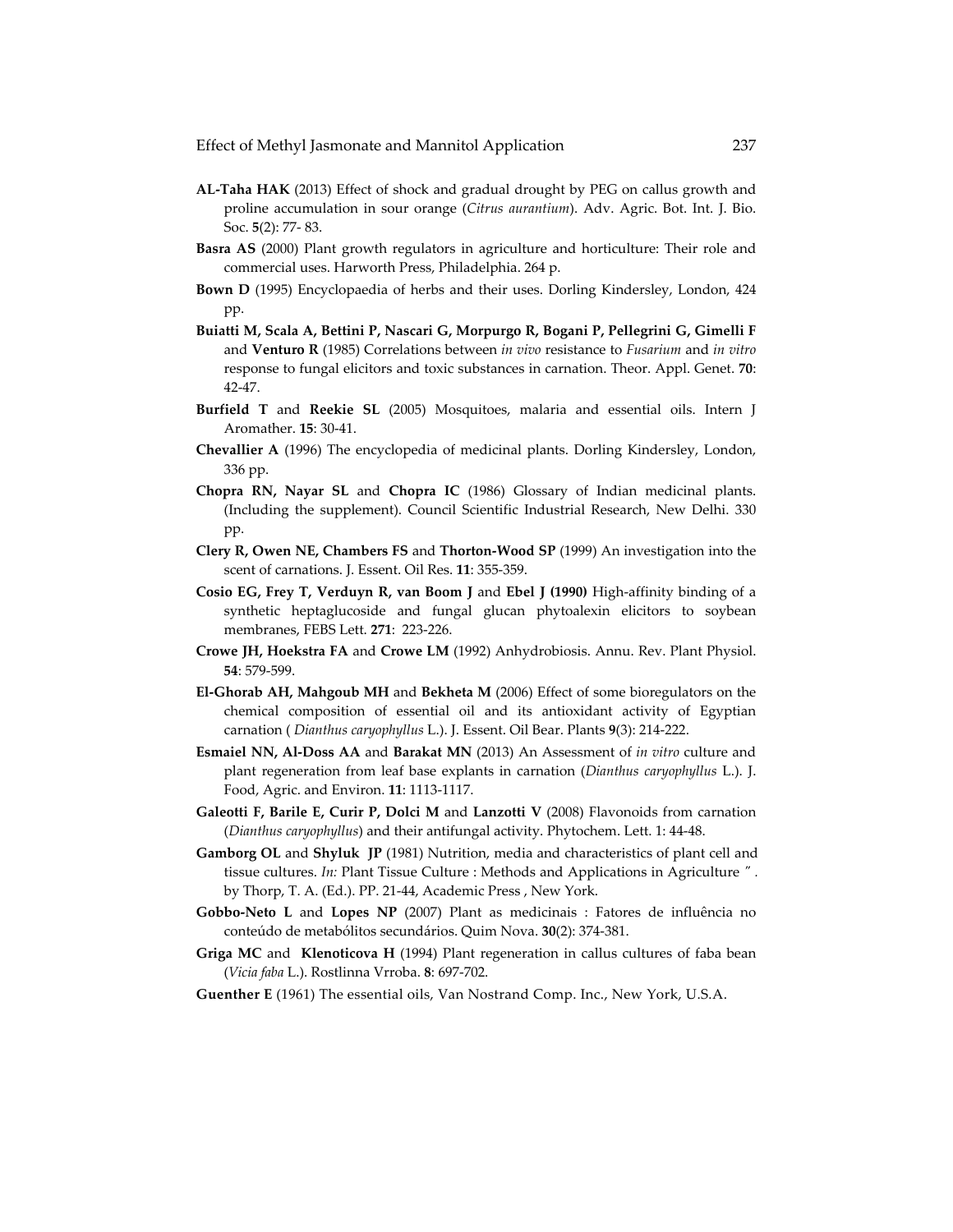- **Gundlach H, Muller MJ, Kutchan MJ** and **Zenk MH** (1993) Jasmonic acid is a signal transducer in elicitor‐induced plant cell cultures. Proc. Natl. Acad. Sci. U.S.A. **89**: 2389‐2393.
- **Hadi SM, Ibrahim KM** and **Yousif SI (2014)** Effect of shock and elevated levels of mannitol on callus growth, regeneration and proline accumulation in *Ruta graveolens* cultures. Int. J. Curr. Microbiol. App. Sci. **3**(11): 479‐488.
- **Jurgens A, Witt T** and **Gottsberger G** (2003) Flower scent com position in *Dianthus* and *Saponaria* species. Biochemical Sytematics and Ecology **31**: 345‐357.
- **Ketchum REB, Gibson DM, Croteau RB** and **Shuler ML (1999)** The kinetics of taxoid accumulation in cell suspension cultures of *Taxus* following elicitation with methyl jasmonate, Biotechnol. Bioeng. **62**: 97‐105.
- **Kim HJ, Chen F, Wang X** and **Rajapakse NC** (2006) Effect of methyl jasmonate on secondary metabolites of sweet basil (*Ocimum basilicum* L.). J. Agric. Food Chem. **22**; **54**(6): 2327‐32.
- **Laiu DF** and **Boll WG** (1970) Callus and cell suspension cultures of bush bean (*Phaseouls vulgaris*). Can. J. Bot. **48**: 1119.
- **Lima HRP, Kaplan MAC** and **Cruz AVM** (2003) Influência dos fatores abióticos na produção e variabilidade de terpenóides em plantas. Floresta ambient. **10**(2): 71‐77.
- **Loester WH, Tyson RH, Everard JD, Redgwell RJ** and **Bieleski RL** (1992) Mannitol synthesis in higher plants: evidence for the role and characterization of a NADPH‐ dependent mannose‐6‐phosphate reductase. Plant Physiol. **98**: 1396‐ 1402.
- **Lu CY, Nugent G, Wardley‐Richardson T, Chandler SF, Young R** and **Dalling MJ** (1991) *Agrobacterium*‐mediated transformation of carnation *(Dianthus caryophyllus* L.). Bio. Technol. **9**: 864‐868.
- **Matkowski A** (2008) Plant *in vitro* culture for the production of antioxidants:a review. Biotechnol Adv. **26**: 548‐560.
- **Mohamed MA** and **Ibrahim TA** (2012) Enhanced *in vitro* production of *Ruta graveolens* L. coumarins and rutin by mannitol and ventilation. Plant Cell Tiss. Org. Cult. **111**: 335 343.
- **Mahmoud SS** and **Croteau RB** (2002) Strategies for transgenic manipulation of monoterpene biosynthesis in plants ‐ Review. Trends Plant Sci. **7**(8): 366‐373.
- **Mantell SH** and **Smith H (Eds.)** (1989) *In:* Plant Biotechnology. Cambridge University Press, Cambridge Series*.* **18**: 75.
- **Menke FL, Parchmann S, Mueller MJ, Kijne JW** and **Memelink J** (1999) Involvement of the octadecanoid pathway and protein phosphorylation in fungal elicitor-induced expression of terpenoid indole alkaloid biosynthelic gene in *Catharanthus roseus*. Plant Physiol. **119**: 1289‐1296.
- **Mii M, Buiatti M** and **Gimeli F** (1990) Carnation. *In:* Ammirato PV, Evans DA, Sharp WR, Bajaj YPS (eds) Handbook of plant cell culture, vol. **5**. Ornamental species. McGraw‐ Hill, New York, pp. 284‐318.
- **Miller RM, Kaul V, Hutchinson JF, Maheswaran G** and **Richards D** (1991) Shoot regeneration from fragmented flower buds of carnation *(Dianthus caryophyllus).* Ann. Bot. **68**: 563‐568.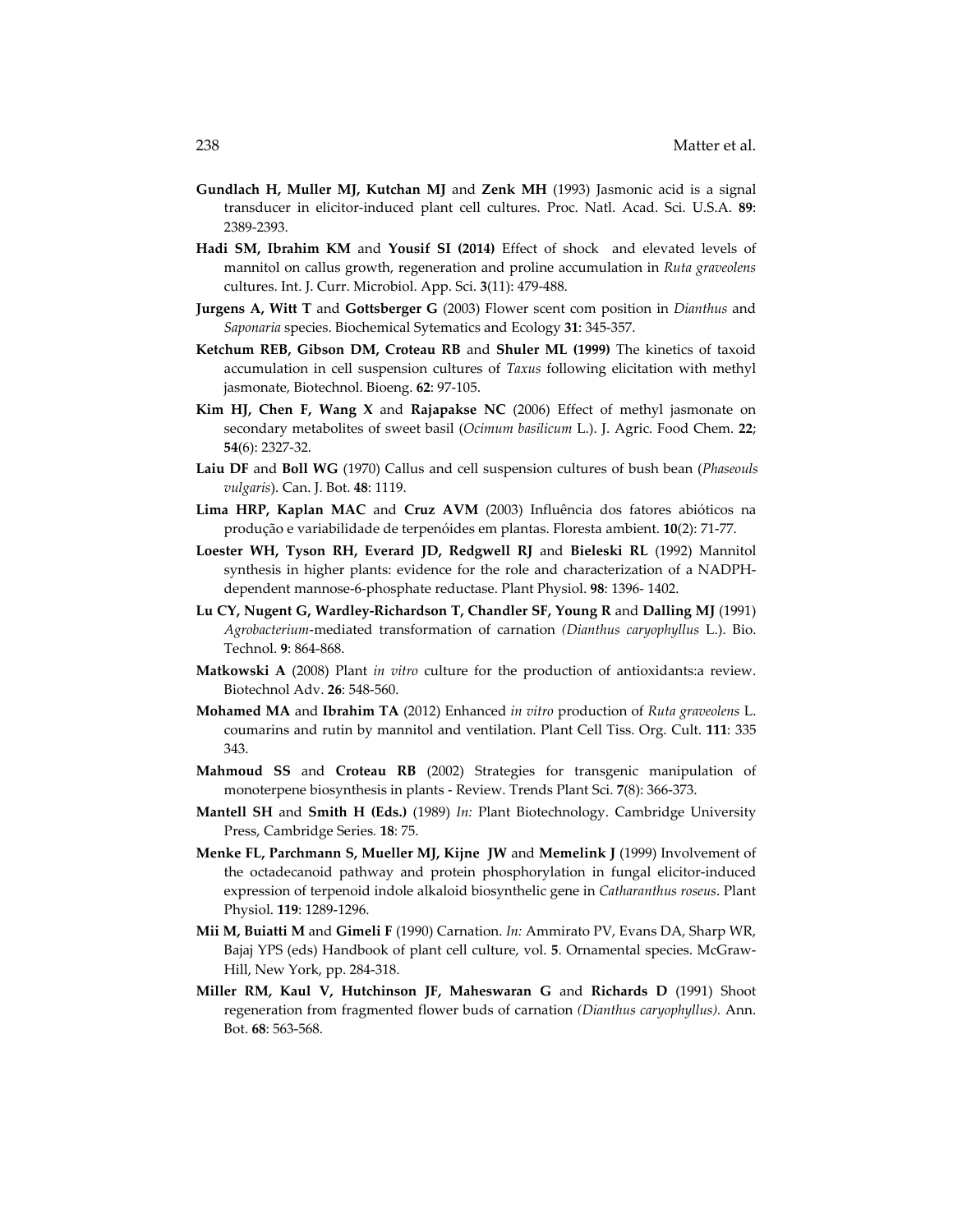Effect of Methyl Jasmonate and Mannitol Application 239

- **Mizukami H, Tavira Y** and **Ellis BE** (1993) Methyl jasmonate‐induced rosmarinic acid biosynthesis in *Lithospermum erythrorhizon* cell suspension cultures, Plant Cell Rep. **12**: 706‐709.
- **Nade1 BL, Altman A** and **Ziv M** (1989) Regulation of somatic embryo‐ genesis in celery cell suspensions. Plant Cell Tiss. Org. Cult. **18**: 181‐189.
- **Nugent G, Wardley‐Richardson T** and **Lu CY** (1991) Plant regeneration from stem and petal of carnation *(Dianthus caryophyllus* L.). Plant Cell Rep. **10**: 477‐480.
- **Ortuño A, Oncina R, Botia JM** and **Del Rio JA** (1999) Regulation of diosgenin expression in *Trigonella foenum‐graeco* plants by different plant growth regulators. Food Chem. **65**: 227‐232.
- **Palet A, Ribas‐Carbo M, Argiles JM** and **Azcon‐Bieto J** (1991) Short‐term effects of carbon dioxide on carnation callus cell respiration. Plant Physiol. **96**: 467‐472.
- **Phillips GC** (2004) *In vitro* morphogenesis in plants ‐ Recent advances. In Vitro Cell Dev. Biol. Plant. **40**: 342‐345.
- **Povh JA and Ono EO (2006)** Rendimento do óleo essencial de *Salvia officinalis* L.sob ação de reguladores vegetais. Acta Sci. Biol. Sci. **28**(3): 189‐193.
- **Rao YS, Mathew KM, Kumar KP, Salykutty J, Laxmanan R, Madhusoodanan KJ, Potty SN, Joesph S, Edison S, Raman KV, Sasikumar B, Babu KN** and **Eapen SJ** (1997) Tissue culture studies on tree spices. Biotechnology of spices, medicinal and aromatic plants. Proceedings of the national seminar on biotechnology of spices and aromatic plants. Calicut, India, 39‐44.
- **Rebecca M** and **Deepa SP** (2012) Effect of methyl jasmonate and chitosan on growth characteristics of *Ocimum basilicum* L., *Ocimum sanctum* L. and *Ocimum gratissimum* L. cell suspension cultures. African Journal of Biotechnology **11**(21): 4759‐4766.
- **Saenz‐Carbonell L** and **Loyola‐Vargas VM** (1996) Elicitation of tropane alkaloid biosynthesis in transformed root cultures of *Datura stramonium*. Appl. Biochem. Biotechnol. **61**: 321.
- **Sangwan NS, Farooqi AHA, Shabih F** and **Sangwan RS** (2001) Regulation of essential oil production in plants. Plant Growth Regul. **34**: 03‐21.
- **Saran S, Menon S, Shailajan S** and **Pokharna P** (2013) Validated RP‐HPLC method to estimate eugenol from commercial formulations like *Caturjata churna, Lavangadi vati, Jatiphaladi, Sitopaladi churna* and clove oil. Journal of Pharmacy Research **6**: 53‐60
- **Silva AS** (2002) Análise técnica econômica e de tendências da indústriabrasileira de óleos essenciais. Papel Virtual, Rio de Janeiro. 202 p.
- **Shen B, Jensen RG** and **Bohnert HJ** (1997) Increased resistance to oxidative stress in transgenic plants by targeting mannitol biosynthesis to chloroplasts. Plant Physiol. **113**: 1177‐1183.
- **Smirnoff N** and **Cumbes QJ** (1989) Hydroxyl radical scavenging activity of compatible solutes, Phytochem. **28**: 1057‐ 1060.
- **Snedecor CW** and **Cochran WC** (1980) Statistical Methods , Iowa State University Press, Ames, I.A., pp 507.
- **Sparnaaij L** (1987) Third Int. Symp. carnation culture. Acta Hortic. 216, Int. Soc. Hortic. Sci, Wageningen.